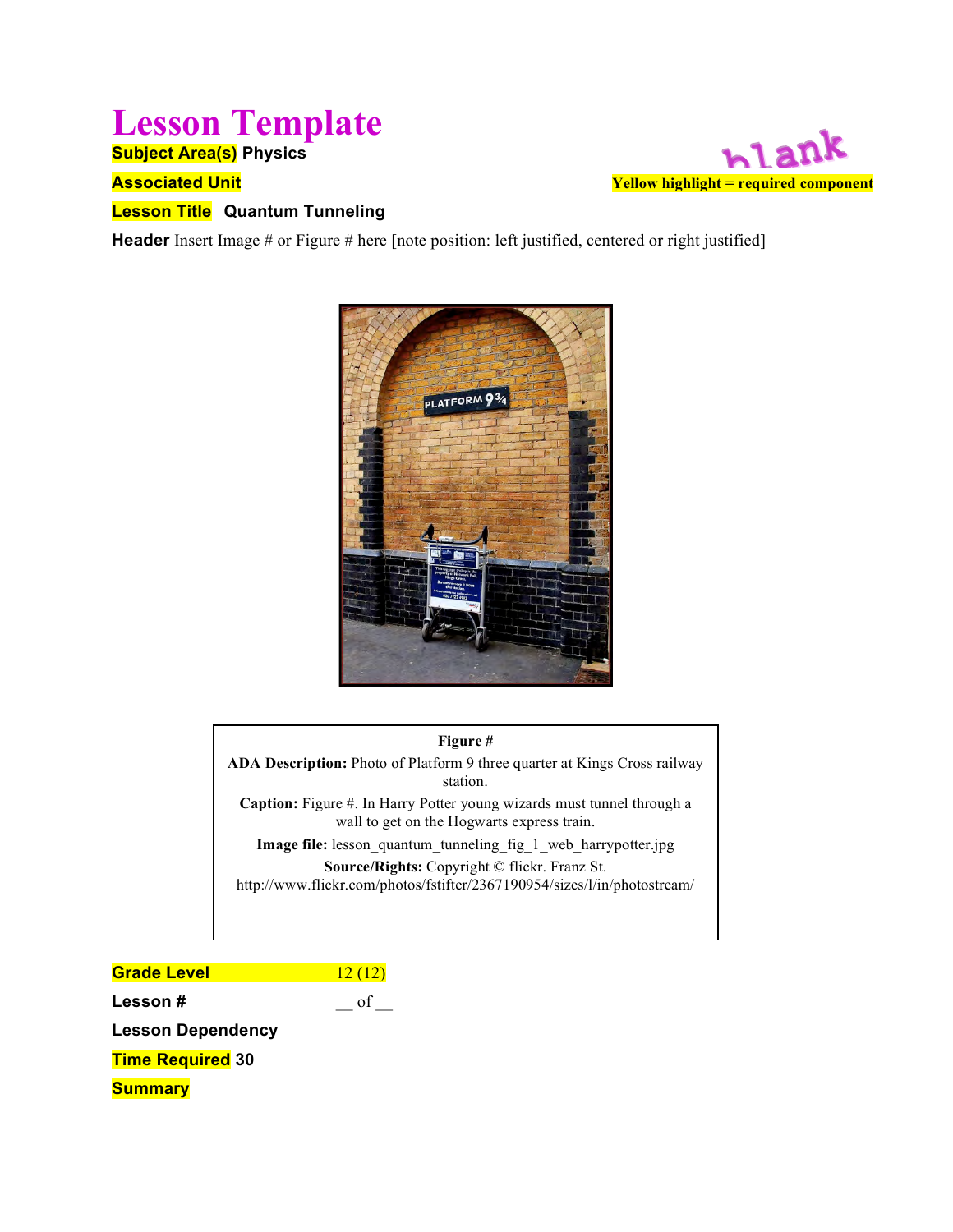Students are introduced to the basic principles of the quantum mechanical phenomenon of tunneling. The students are introduced to the idea by relating it to Harry Potter. They learn about the scanning tunneling microscope as an application.

#### **Engineering Connection**

#### **Engineering Category** = #1

Choose the category that best describes this lesson's amount/depth of engineering content:

- 1. Relating science and/or math concept(s) to engineering
- 2. Engineering analysis or partial design
- 3. Engineering design process

#### **Keywords**

Quantum mechanics, tunneling, Harry Potter, nanotechnology

#### **Educational Standards**

Choose from http://www.jesandco.org/asn/viewer/default.aspx. ITEEA (provide standard number, grade band, benchmark letter and text): State/national science/math/technology (provide source, year, number[s] and text):

ITEEA, Standard 10, Grades 9-12, L. Many technological problems require a multidisciplinary approach.

Texas. Chapter 112 (Texas essential knowledge and skills for science, amended 2009). Subchapter C (High School). Physics. (8) Science concepts. (D) give examples of application of atomic and nuclear phenomena.

#### **Pre-Requisite Knowledge**

Before understanding scanning tunneling microscope, the students need to have a basic understanding of the atom structure, wave-particle duality, and electrons.

#### **Learning Objectives**

After this lesson, students should be able to:

- **Understand difference between classical and quantum physics**
- **Understand und describe the basic idea of quantum mechanical tunneling**
- **Understand the basic principle of the scanning tunneling microscope**

#### **Introduction / Motivation**

How many of you have read at least one Harry Potter book? (Expect many) Do you remember the name of the wizard school? (Take answer: Hogwart) And how did they get there? (Hogwart express) Do you remember the platform number and how they get on the Hogwarts express train? (Take answers. Show associated slide of platform 9 ¾. Youg wizards must run very fast towards the brick wall and tunnel through the wall to get on the train. Show slide of the attached ppt presentation). That clearly seems like magic.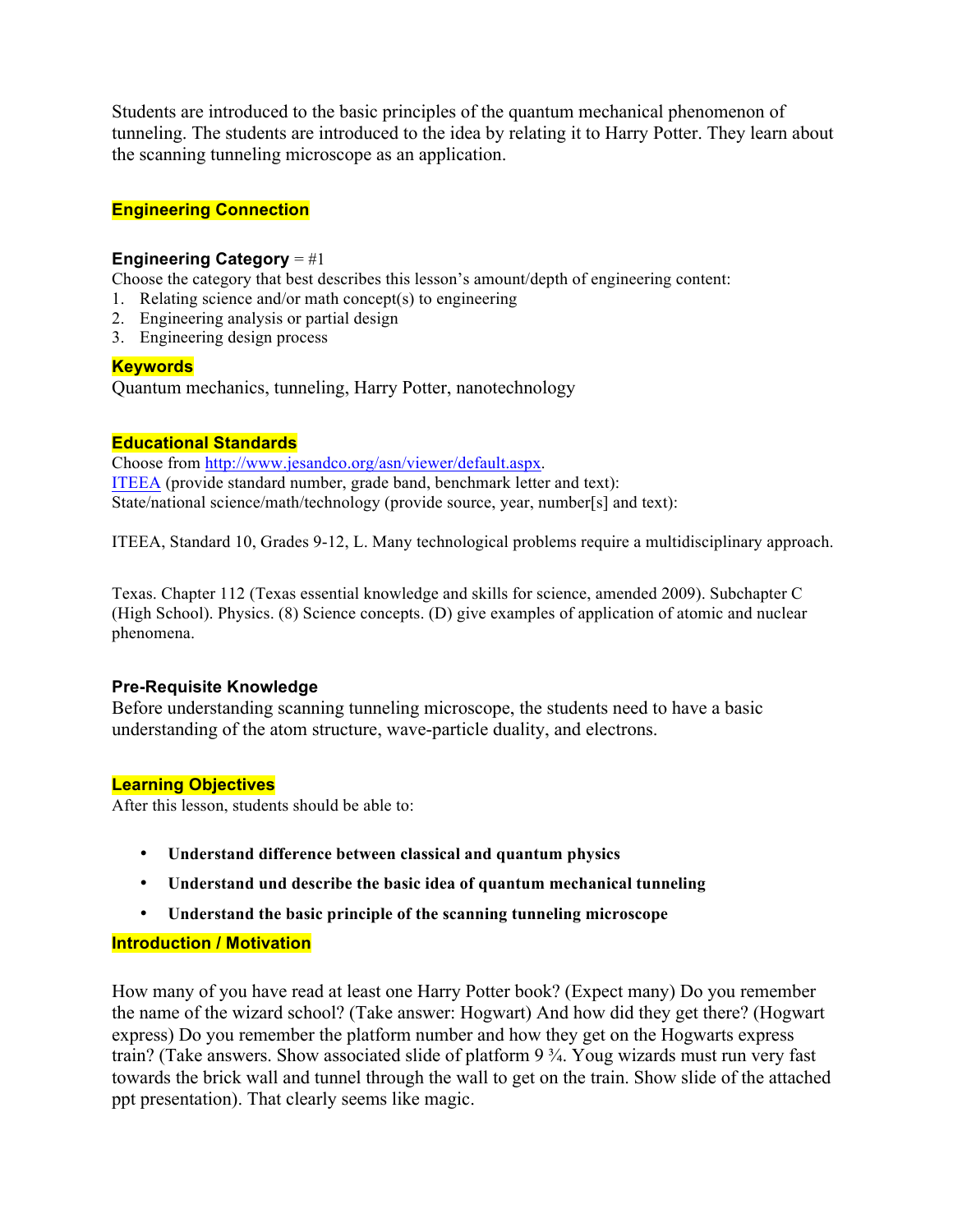(Now, take a tennis ball in your hands). If I throw this tennis ball at the wall, it will bounce back. (Throw tennis ball at wall) If I throw it 100 or even 10,000 times, will it always bounce back? (Continue throwing tennis ball while talking) What happens if I throw very hard? (Take answers from students) The ball will always bounce back even if I throw it very hard.

However, in the world of atomic scale, it is possible that quantum objects go through barriers. Recall that the physics on the atomic or sub-atomic scale is called quantum physics or quantum mechanics.

Quantum tunneling is a unique phenomena resulting from the wave nature of a particle. (Show second slide of attached ppt presentation.) Recall that for an electron, the wavelength of the particle's wave function is inversely proportional to the momentum of the electron. Thus, when the particle's wavelength is large, its momentum is small, and vice versa.

Treating particles classically, like the tennis ball (Show tennis ball again), does not allow a particle to overcome a barrier like a wall. (Throw the tennis ball against the wall again.) However, we now know that particles also have a wave nature. The wave nature becomes especially important for very small particles, quantum particles. On the quantum level the physics is not described by Newton anymore. Strange things happen and the behavior is described by very mathematical quantum mechanics. Quantum mechanics allows for small particles to tunnel through a barrier from time to time. The phenomena is described in terms of probabilities and the although the probability for the particle to go through a barrier is small, it is not zero and happens. (Show third slide of the attached ppt presentation).

Now, how can we know that this happens? Where is that behavior observed? Can we even use it maybe? Well, without tunneling we would not even exist. The sun would not even exist as the reactions inside it rely on the principle on tunneling.

The principle is used also in technology. One technological challenge is to understand and assess nano-materials. Using the tunneling, engineers designed a microscope that allows imaging on the microscopic level. These microscopes are called scanning tunneling microscopes because they are based on quantum mechanical tunneling, as we will see. (Show slide with the concept of the scanning tunneling microscope.) The tip is brought very close to surface to be examined and a small voltage is applied. Now, electrons can tunnel through the gap resulting in a current. The current depends on the width on the gap. Using information about the current therefore allows to get information about the surface.

Understanding the surface on the microscopic scale is especially important in the field on nanotechnology. New materials and applications are designed on the atomic level and scanning tunneling microscopes allow accurate monitoring and assessing.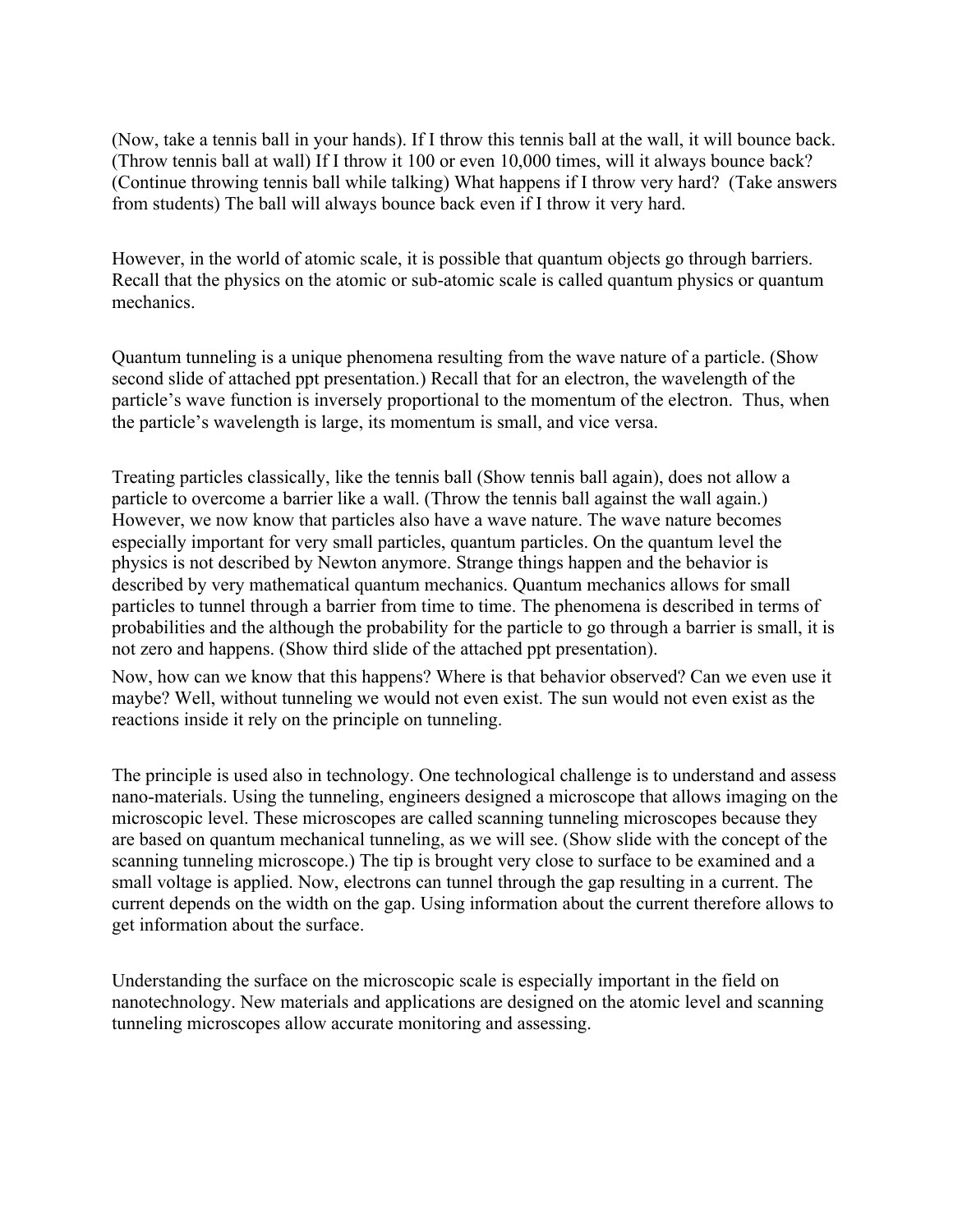(Follow-up with a quiz, as described in the Assessment section.)

#### **Lesson Background & Concepts for Teachers**

#### **Wave-particle duality**

According the wave-particle duality all particles also exhibit wave nature. The wavelength is inversely proportional to the particles momentum:

$$
\lambda = \frac{h}{p}
$$

However, for massive objects that wavelength is negligible. One way to confirm the wave nature of particles is interference. The interference pattern arises because of the wave nature. Usually interference are observed for light, but interference patterns have also be observed for macroscopic objects, e.g. buckyballs (spherical  $C_{60}$  fullerene), using Young's double slit experiment.

#### **Schrödinger Equation**

The wave function of a quantum particle is the solution of the Schrödinger equation. The Schrödinger equation is a partial differential equation that is time dependent in its most general form. For simple cases, e.g. the harmonic oscillator, the solution/wavefunction can be calculated analytically. The square of the amplitude of the wave in a region is proportional to the probability of finding an particle in that region. Hence in quantum mechanics information about an particle take the form of probabilities. This concept is closely related to the Heisenberg uncertainty principle, which says that it is impossible to know all information (like momentum, position) of a particle simultaneously (hence "uncertainty").

#### **Quantum tunneling**

Solving the Schrödinger equation for a differential barrier shows that the wavefunction is not zero behind behind the barrier and hence the particle has a nonzero probability to be found on the other side. The probability of tunneling depends on the width and height of the barrier. The wider or higher the barrier, the lower the probability of tunneling.

#### **Scanning tunneling microscope**

The scanning tunneling microscope was developed in 1981 earned its inventors, Gerd Binnig and Heinrich Rohrer (at IBM Zürich), the Nobel Prize in Physics in 1986. It allows 0.1 nm lateral resolution and 0.01 nm depth resolution. The tip is usually mode of tungsten/wolfram and is brought very close to surface to be examined and a small voltage is applied. The gap is typically between 4-7 Å.

Electrons can tunnel through the gap resulting in a current, called *tunneling current*. While moving along the x-y-plane the current is measured as a function of the gap. The current depends on the materials surface, which is the local probability density of quantum mechanical states.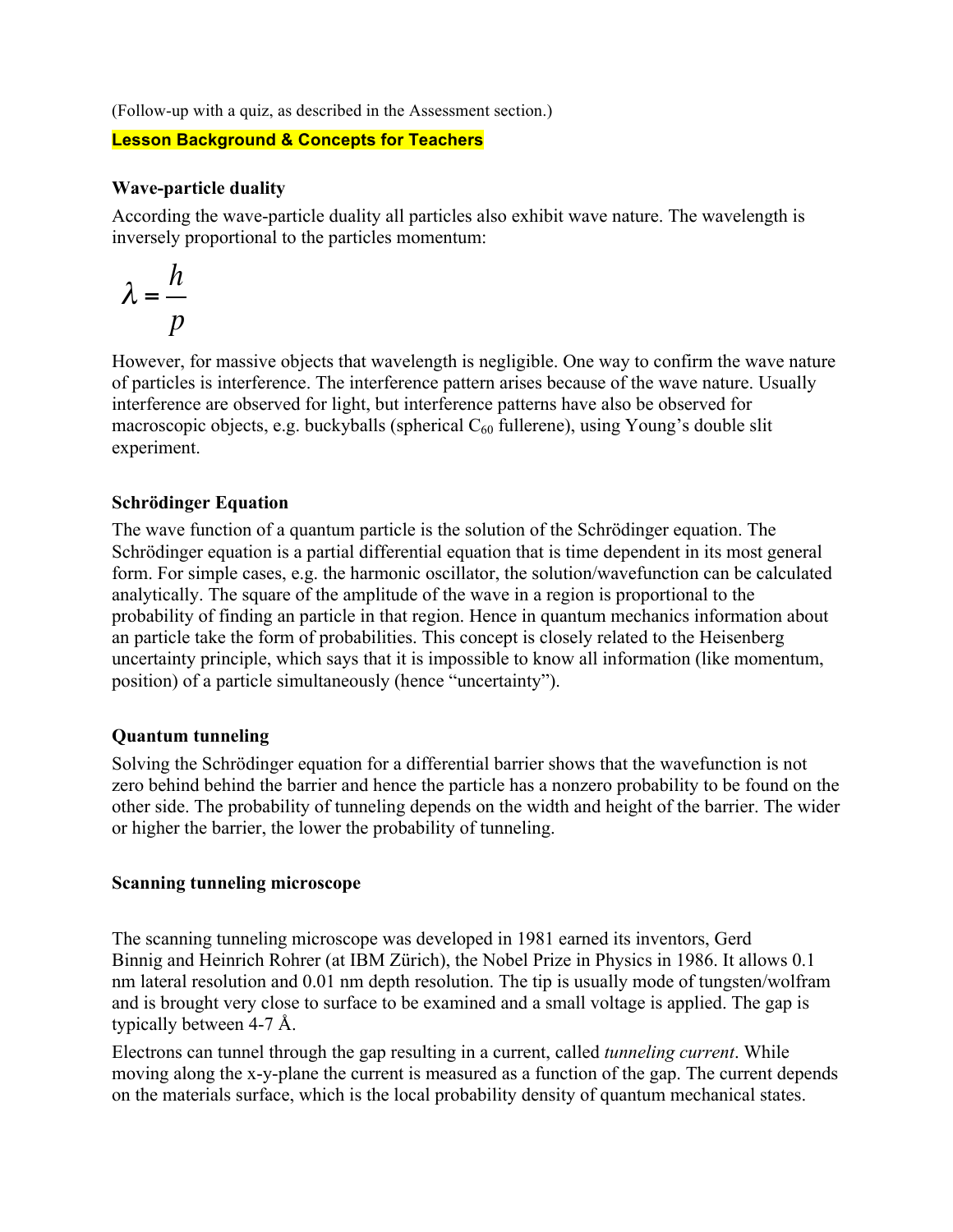Scanning tunneling microscopy is challenging from the engineering point of view, as it requires extremely clean and stable surfaces, sharp tips, excellent vibration control, and sophisticated electronics.



**Image** Insert Image # or Figure # here [note position: left justified, centered or right justified]

#### **Figure #**

**ADA Description:** Drawing of scanning tunneling microscope principles **Caption:** The tip is brought very close to the surface of the material under study. Applying a small voltage allows electrons to tunnel from the tip to the sample thereby producing a small current. The current is a function of the distance and therefore allows to assess the surface.

**Image file:**

lesson\_quantum\_tunneling\_fig\_2\_web\_scanningtunnelingmicroscope.png **Source/Rights:** Copyright © Wikipedia http://upload.wikimedia.org/wikipedia/commons/thumb/f/f9/ScanningTunnel ingMicroscope\_schematic.png/400px-ScanningTunnelingMicroscope\_schematic.png?

#### **Vocabulary / Definitions**

| <b>Word</b>                   | <b>Definition</b>                                                                                                      |
|-------------------------------|------------------------------------------------------------------------------------------------------------------------|
| quantum mechanics             | Branch of physics on the (sub-)atomic scale.                                                                           |
| tunneling                     | Quantum mechanical phenomenon where a particle<br>tunnels through a barrier that it classically could not<br>surmount. |
| scanning tunneling microscope | Instrument based on quantum tunneling for imaging surfaces on<br>the atomic scale.                                     |
|                               |                                                                                                                        |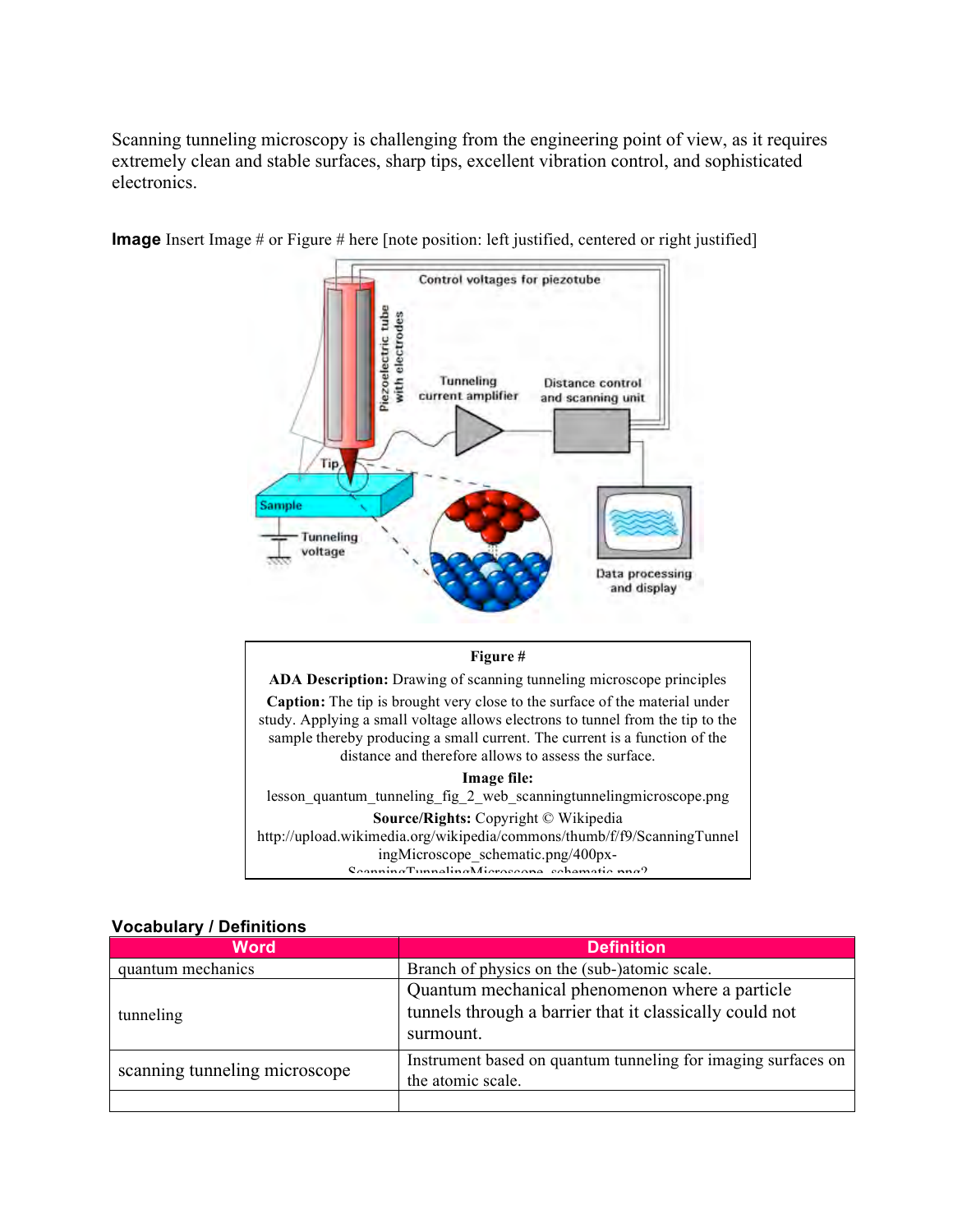#### **Associated Activities**

#### **Lesson Closure**

So what do you think of the tennis ball now? (Throw tennis ball against the wall) Is it possible for it to tunnel through the wall? Technically yes, but the probability is so small that you will never experience it in the life of the universe. However, what if I would throw a "quantum tennis ball" against a "quantum wall"? Would there be a good chance for it to go through? (Take students responses)

#### **Assessment**

#### *Pre-Lesson Assessment*

*Discussion Question:* Ask a few questions to get students to think about the upcoming lesson and to assess prior knowledge. After soliciting answers, explain that these questions will be answered during the lesson.

- •What do you know about quantum mechanics?
- •How is the physics different on the quantum mechanical level?
- •How can be assess or even see the atomic structure of materials?

#### *Post-Lesson Assessment*

*Quiz:* Ask a few questions to get students to think about the upcoming lesson and to assess prior knowledge. After soliciting answers, explain that these questions will be answered during the lesson.

#### **Post-Introduction Assessment**

Quiz: Have students complete the attached tunneling Quiz.

**Lesson Extension Activities** None

**Additional Multimedia Support**

**References**

**Attachments**

Quiz.docx Presentation.pptx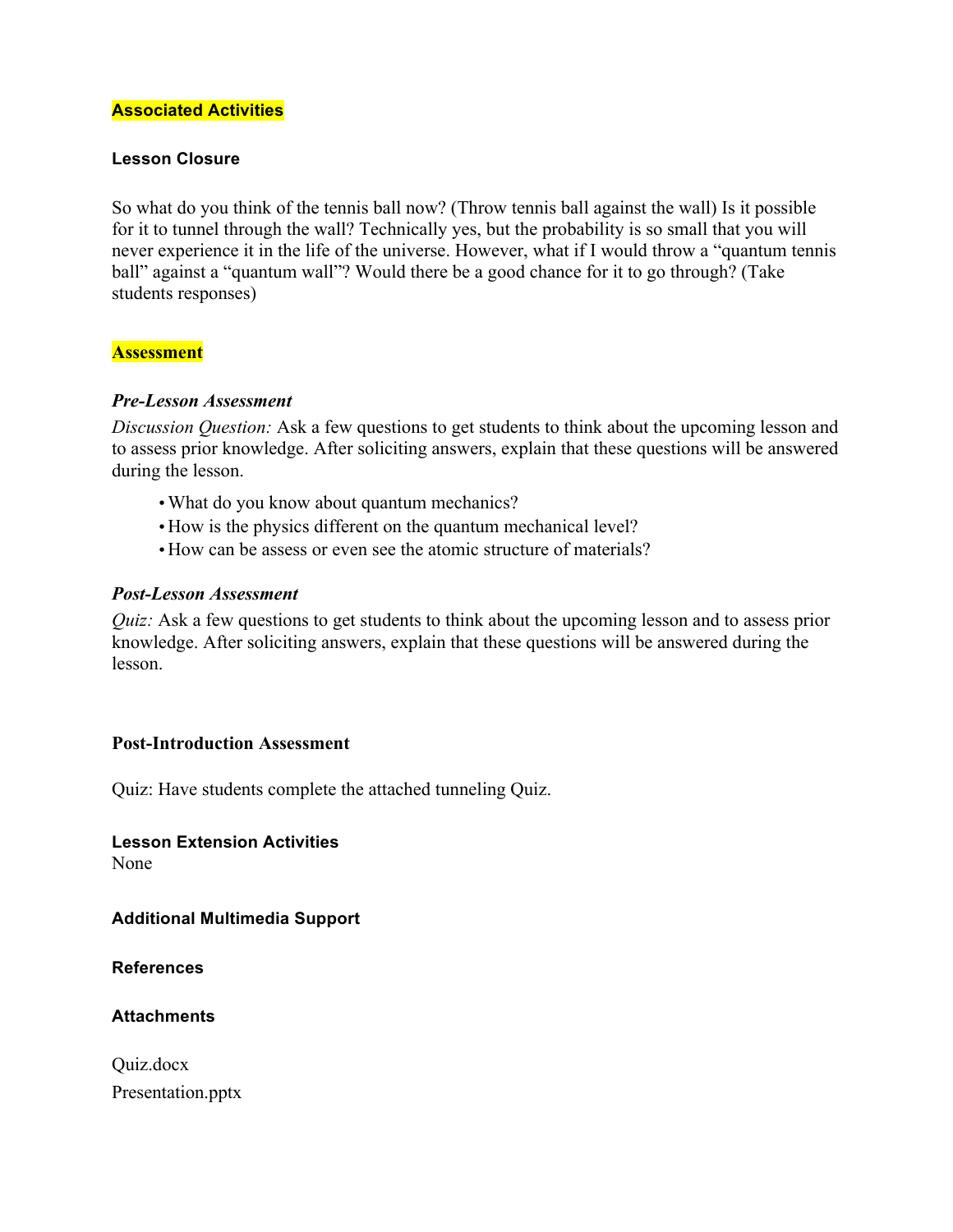Presentation.pdf

**Other**

**None**

**Redirect URL**

**None**

**Contributors** Lars Seemann, Mila Bersabal

#### **Copyright**

#### **Supporting Program**

GK-12 Program at the University of Houston: Innovations in Nanotechnology and Nanosciences using a Knowledge, Applications, Research, and Technology (KART) Approach

**Version: September 2010**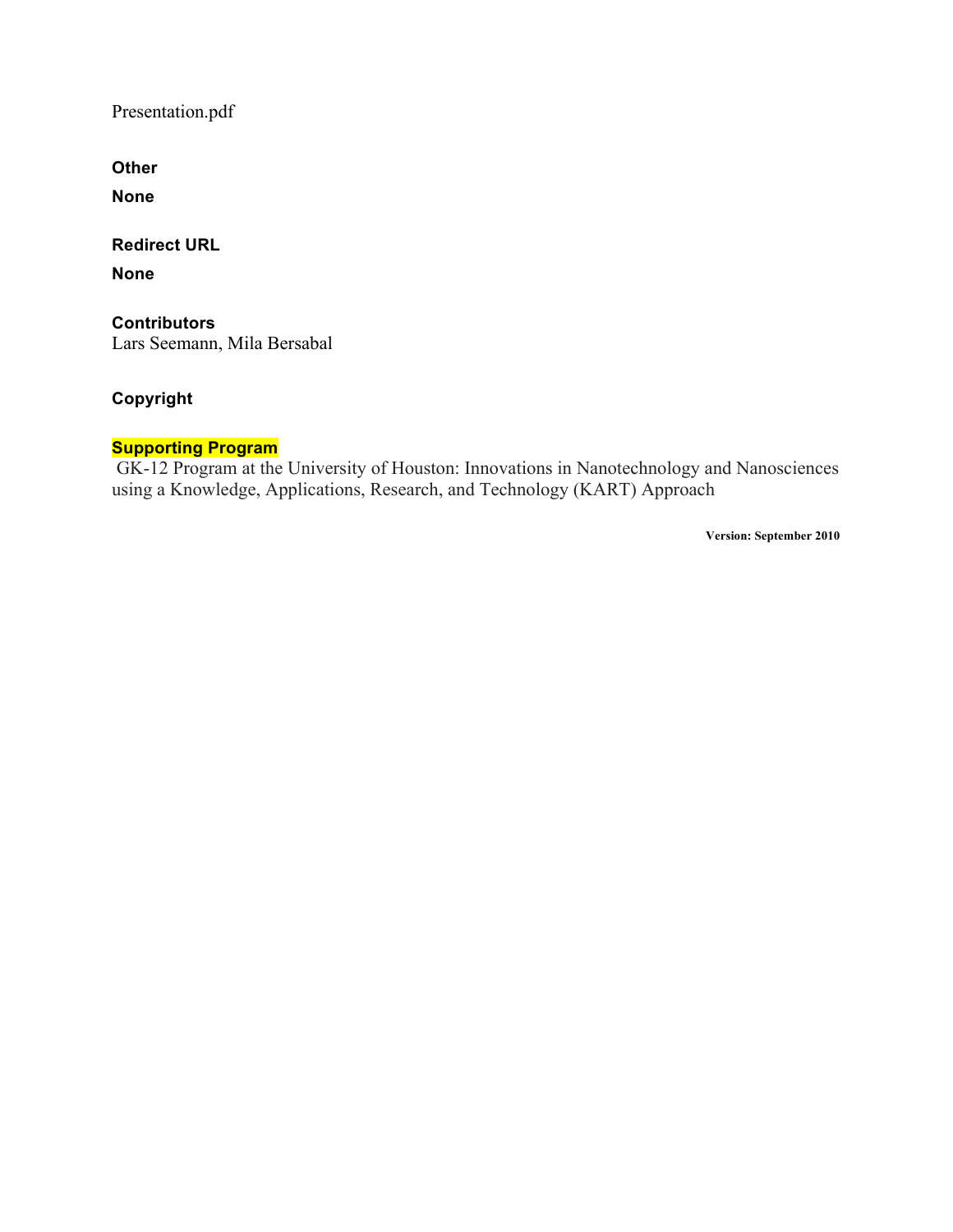# Quantum Tunneling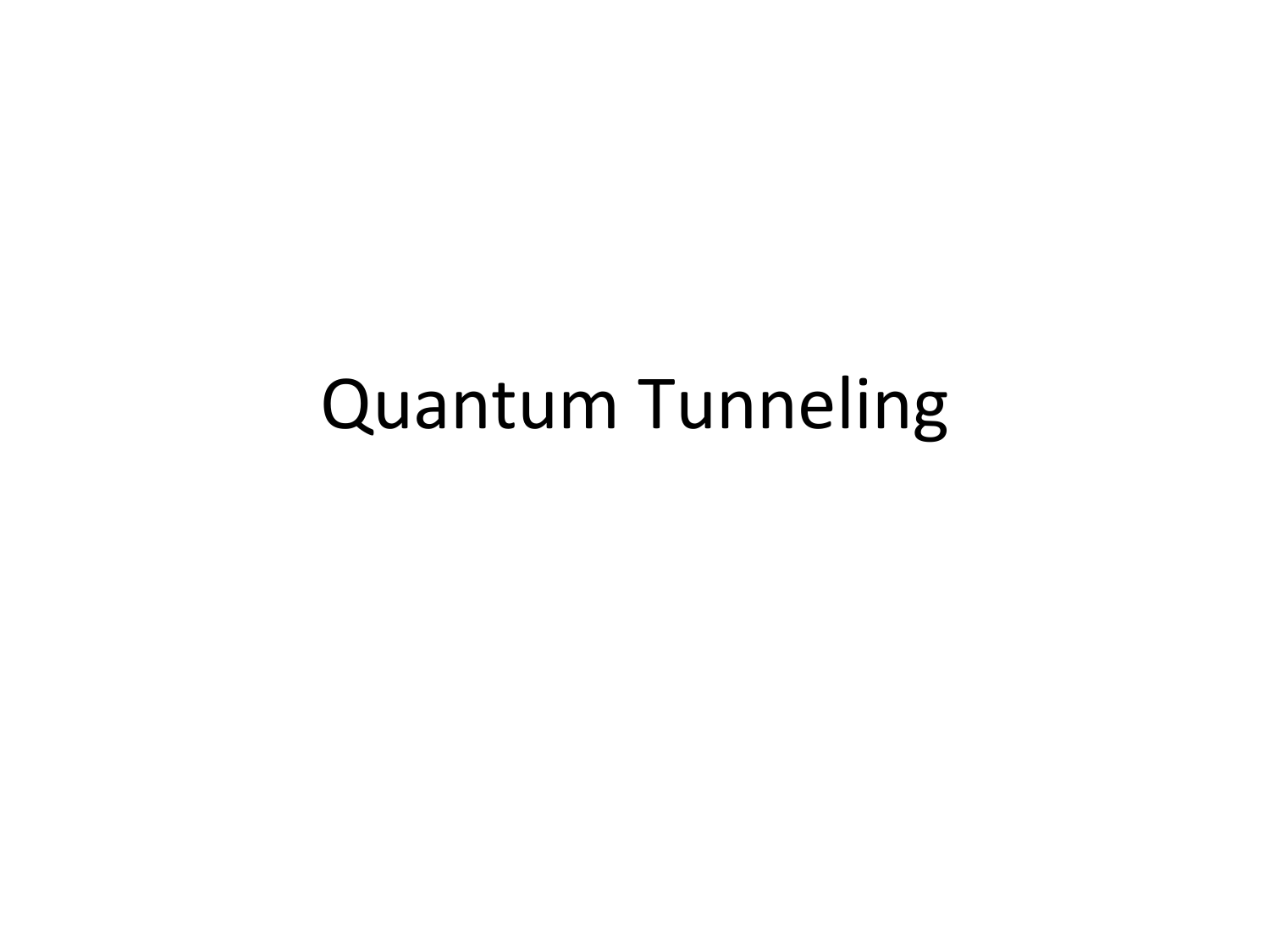

## Wizards tunnel through a wall to get on the Hogwarts express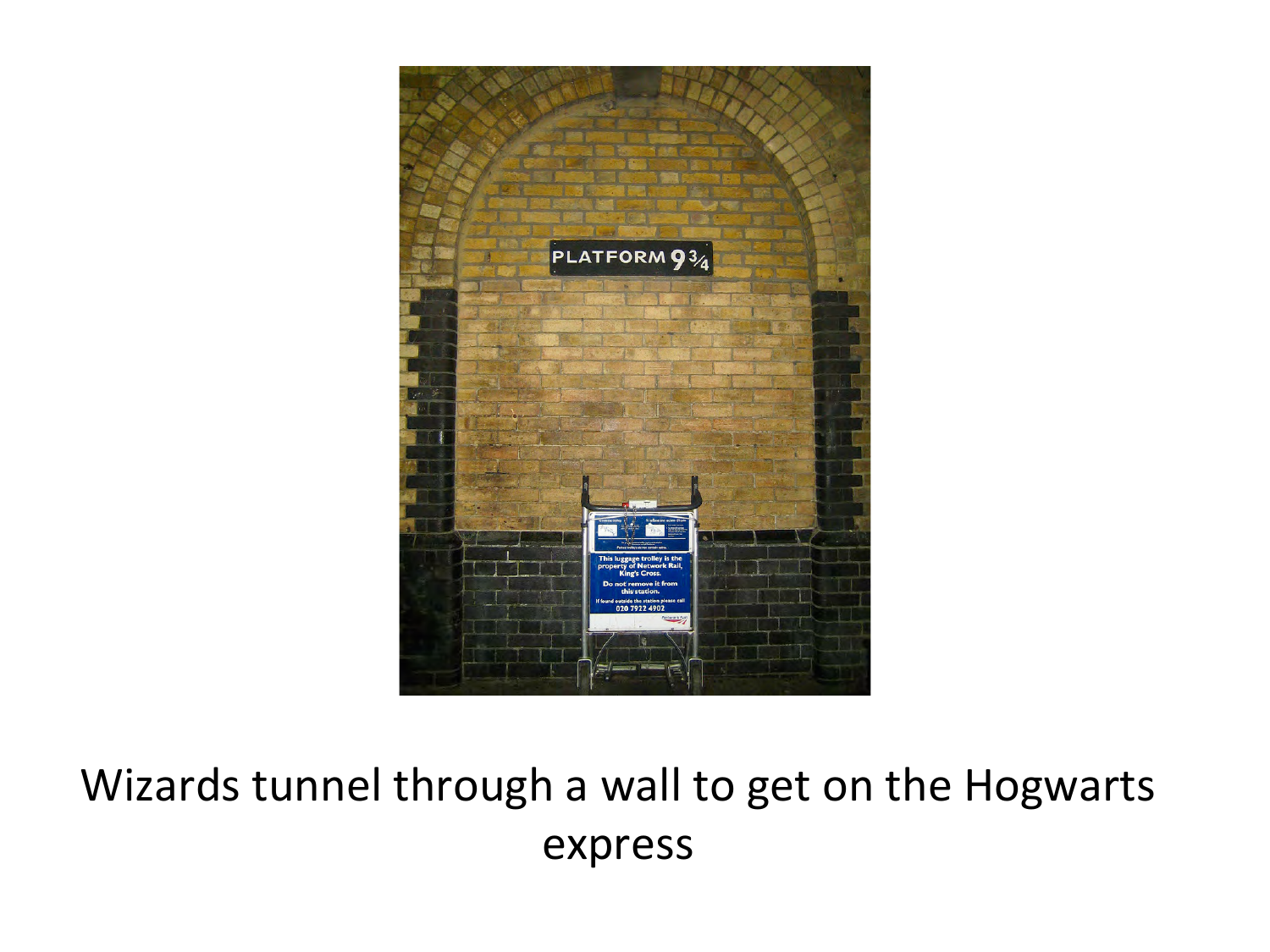# Recall:

• Wave-particle duality: All particles exhibit both wave AND particle properties

• De-Broglie wavelength:

$$
\lambda = \frac{h}{p}
$$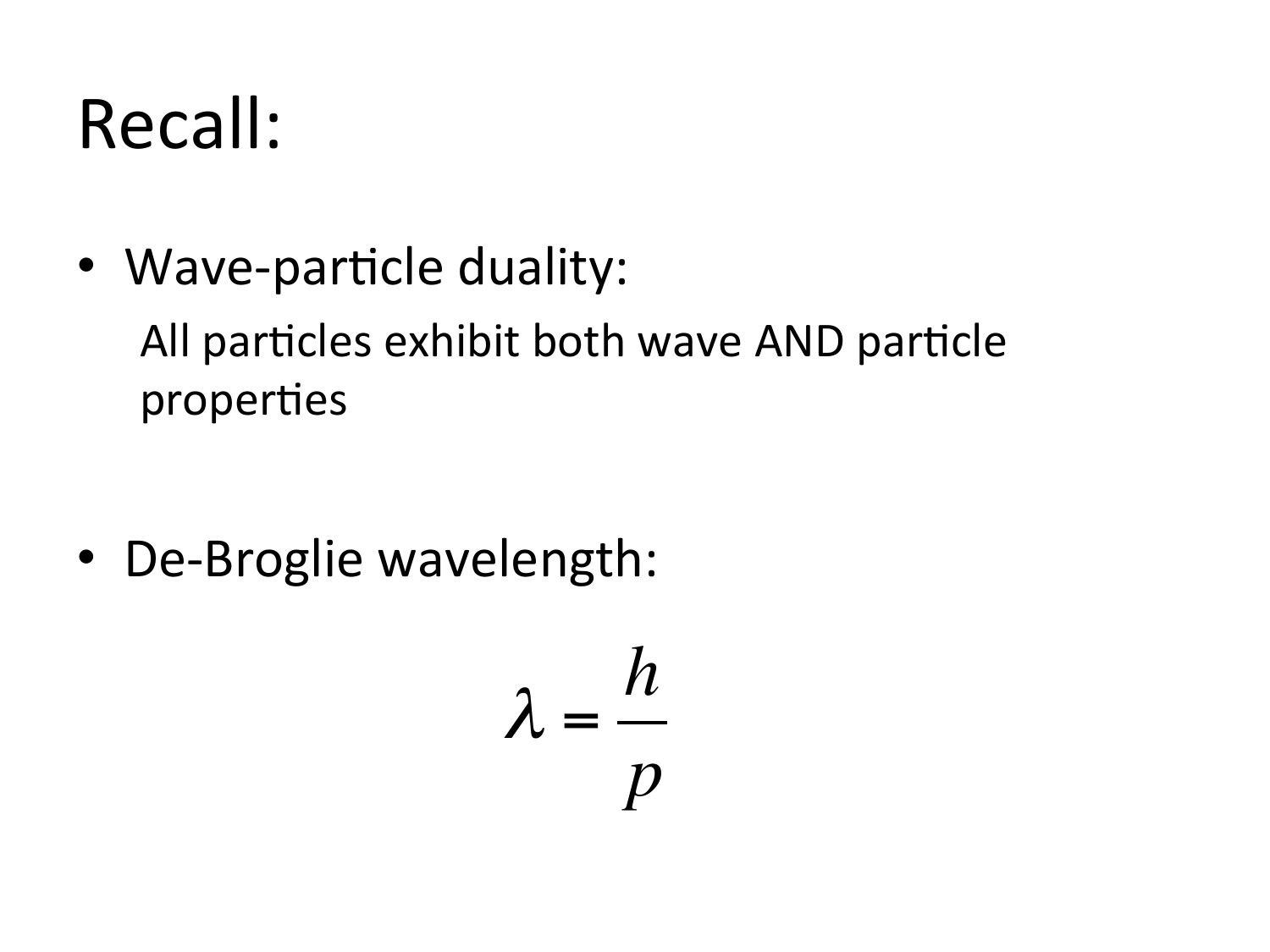## Wave nature of particles allows tunneling:

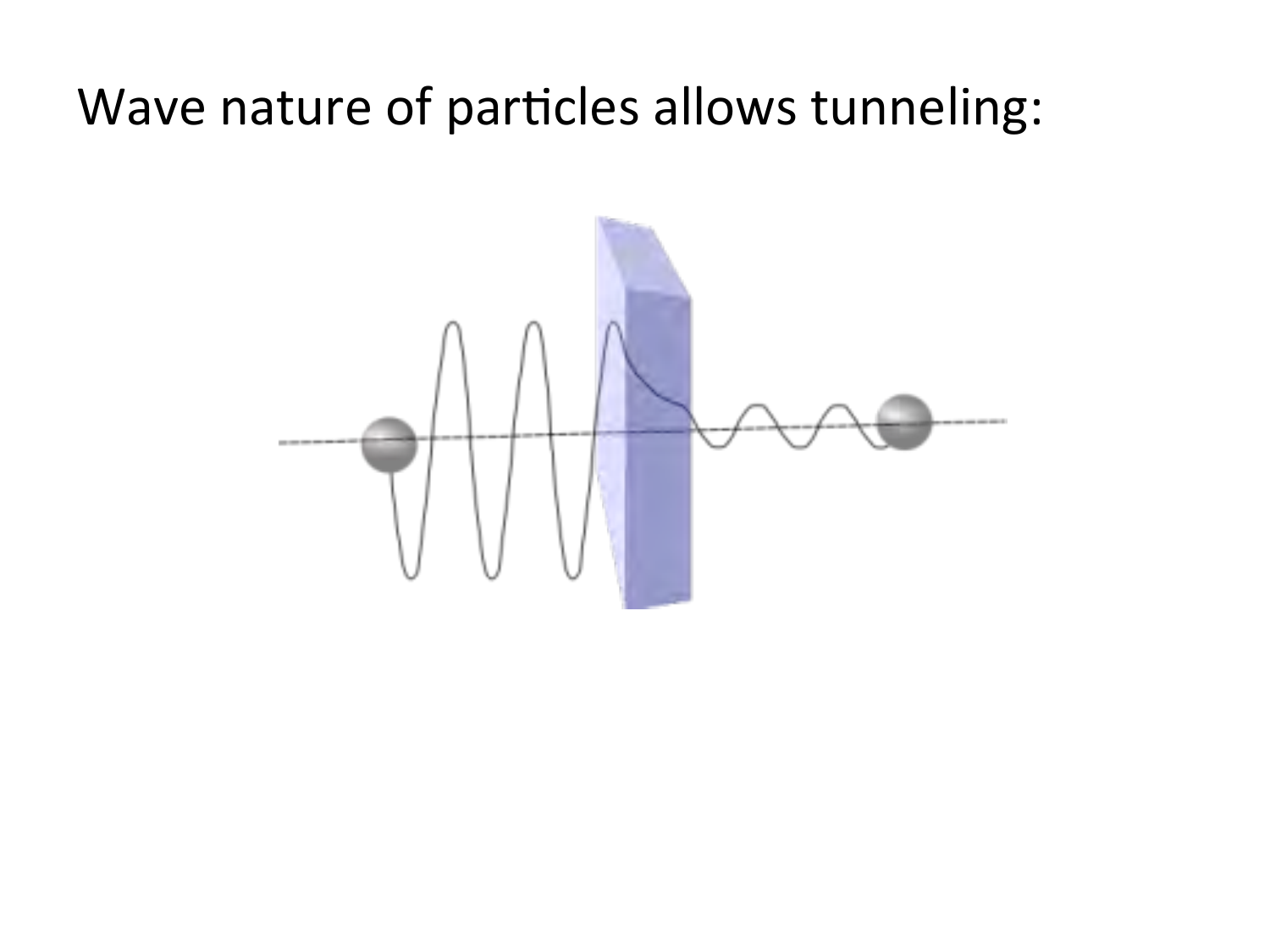# Scanning tunneling microscope

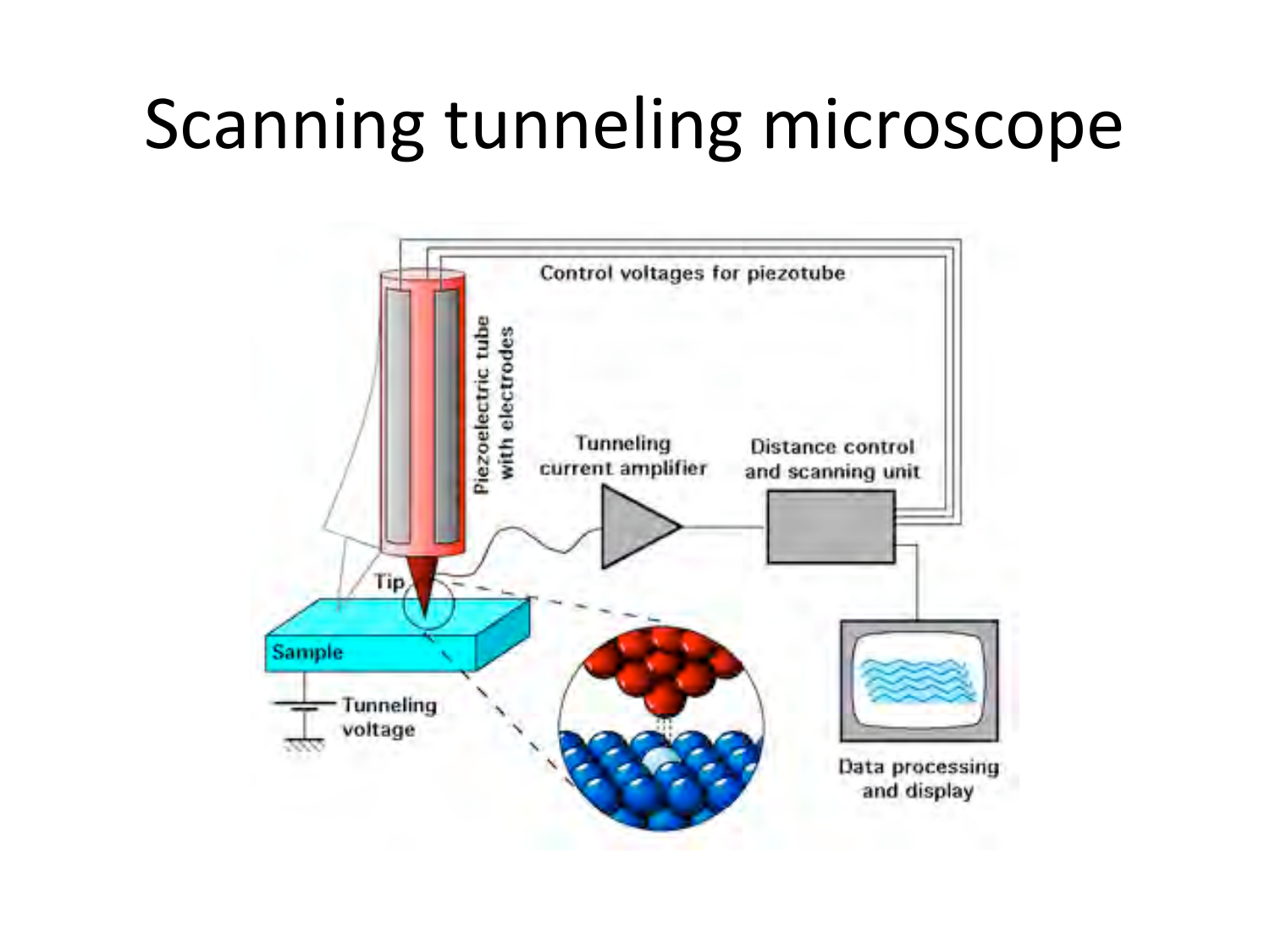### In real life

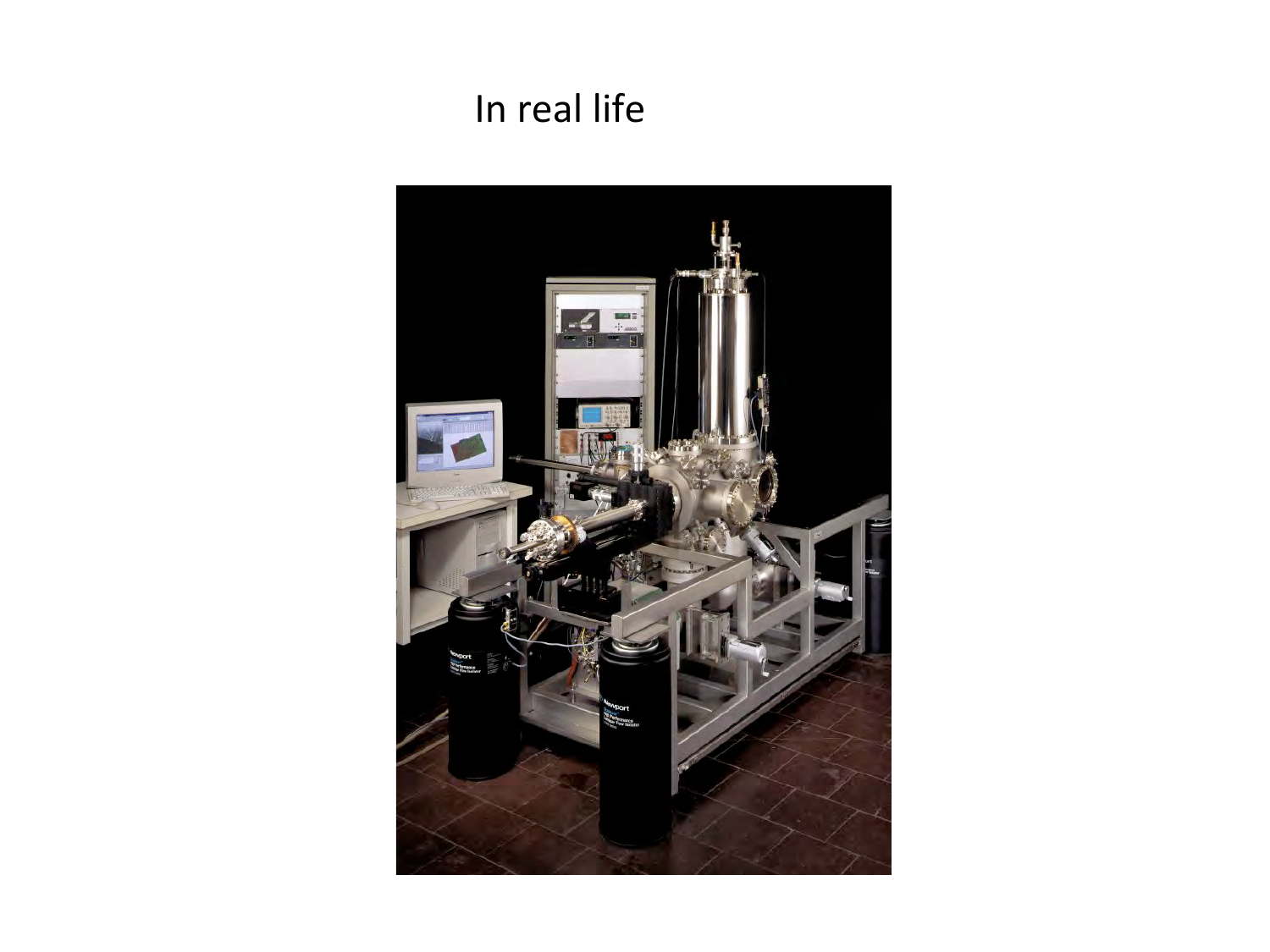### Writing with atoms (or the lack thereof)



CENS: CEnter of NanoScience at the Ludwig Maximilian University of Munich, Germany